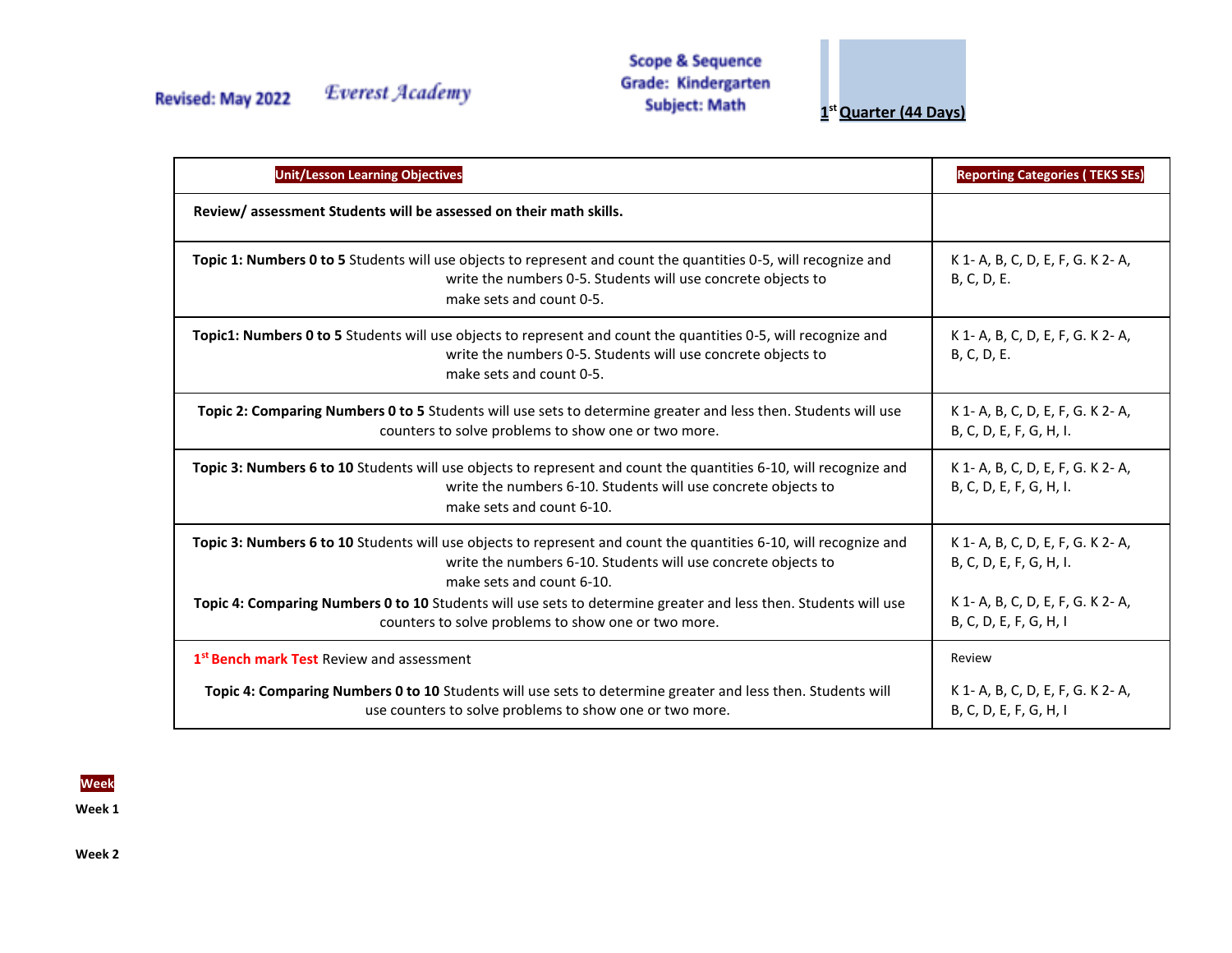| Week 3                                                                      |
|-----------------------------------------------------------------------------|
| Week 4                                                                      |
| Week 5                                                                      |
| Week 6                                                                      |
| Week 7                                                                      |
| Week 8                                                                      |
| Week 9                                                                      |
| Week 10 Review and Assessment Review and Assessment Review and Assessment 1 |

| <b>Everest Academy</b> | 2nd Quarter (43 Days)   | <b>Scope &amp; Sequence</b><br>Grade: Kindergarten<br><b>Subject: Math</b> | Revised: May 2022 |                                                           |
|------------------------|-------------------------|----------------------------------------------------------------------------|-------------------|-----------------------------------------------------------|
|                        | Topic 5 : Numbers to 20 | Students will recognize, write and describe numerals from 0-20.            |                   | K 1- A, B, C, D, E, F, G. K 2- A,<br>B, C, D, E, F, G, H. |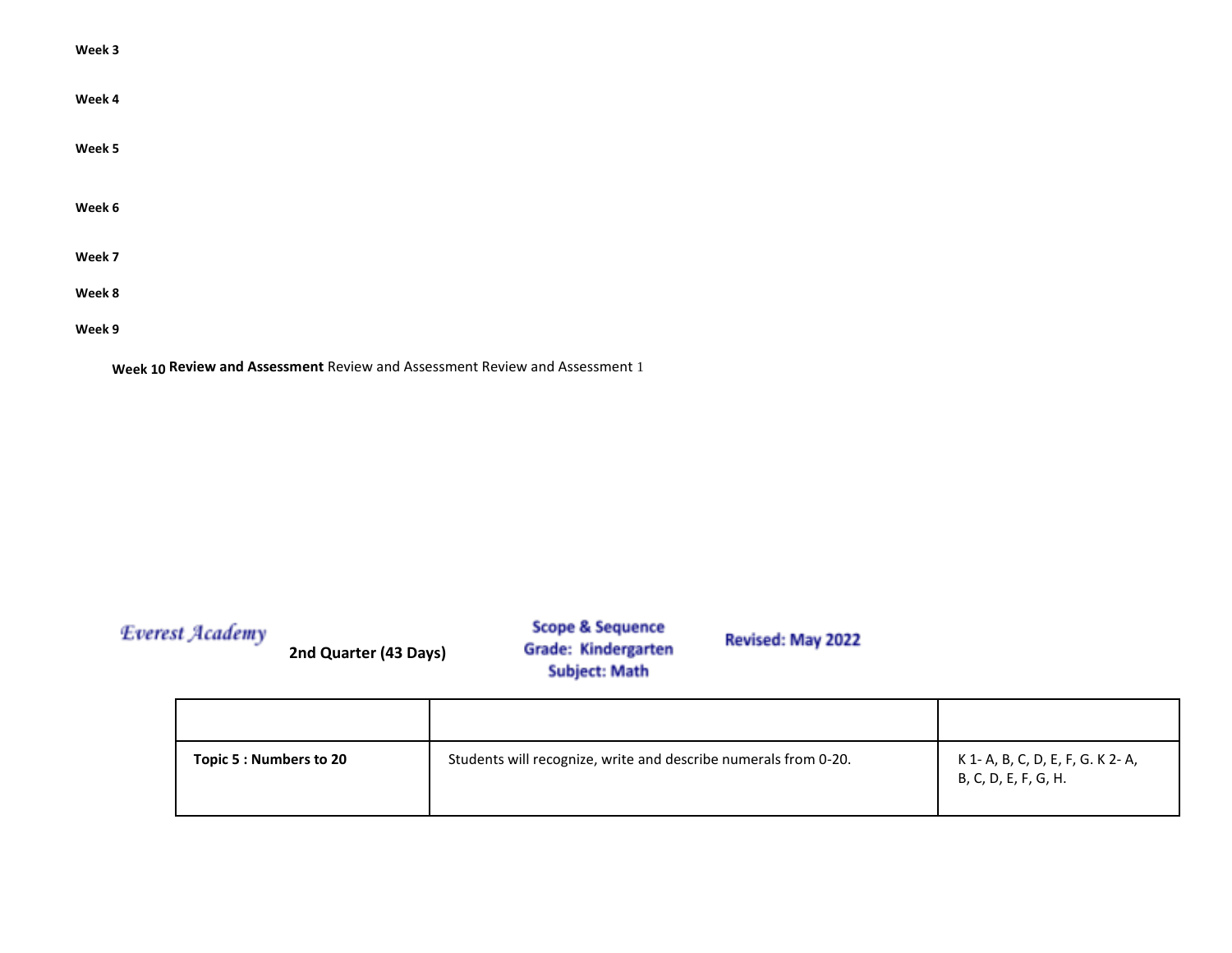| Topic 6: Numbers to 30<br>Students will recognize, write and describe numerals from 0-30. |                                                                                                                                                                                                               | K 1- A, B, C, D, E, F, G. K 2- A,<br>B, C, D, E, F, G, H |
|-------------------------------------------------------------------------------------------|---------------------------------------------------------------------------------------------------------------------------------------------------------------------------------------------------------------|----------------------------------------------------------|
| Topic 6: Numbers to 30                                                                    | Students will recognize, write and describe numerals from 0-30.                                                                                                                                               | K 1- A, B, C, D, E, F, G. K 2- A,<br>B, C, D, E, F, G, H |
| <b>Topic 7: Understanding Addition</b>                                                    | Students will determine how many there are by joining groups and will<br>use the plus sign when recording addition.                                                                                           | K 1- A, B, C, D, E, F, G. K 3- A, B, C.                  |
| <b>Topic 7: Understanding Addition</b>                                                    | Students will determine how many there are by joining groups and will<br>use the plus sign when recording addition.                                                                                           | K 1- A, B, C, D, E, F, G. K 3- A, B, C.                  |
| <b>Thanksgiving Break</b>                                                                 | <b>Thanksgiving Break</b>                                                                                                                                                                                     | <b>Thanksgiving Break</b>                                |
| <b>Topic 8: Understanding Subtraction</b>                                                 | Students will use the minus sign to represent "take-away" when<br>recording subtraction. They will use the equal sign, subtract and write the<br>difference. They will write and solve subtraction sentences. | K 1- A, B, C, D, E, F, G. K 3- A, B, C.                  |
| <b>Topic 8: Understanding Subtraction</b>                                                 | Students will use the minus sign to represent "take-away" when<br>recording subtraction. They will use the equal sign, subtract and write the<br>difference. They will write and solve subtraction sentences. | K 1- A, B, C, D, E, F, G. K 3- A, B, C.                  |
| 2 <sup>nd</sup> Benchmark                                                                 | Review and Assessment.                                                                                                                                                                                        | Review and Assessment.                                   |
| <b>Topic 8: Understanding Subtraction</b>                                                 | Students will use the minus sign to represent "take-away" when<br>recording subtraction. They will use the equal sign, subtract and write<br>the difference. They will write and solve subtraction sentences. | K 1- A, B, C, D, E, F, G. K 3- A, B, C.                  |
| <b>Winter Break</b>                                                                       | <b>Winter Break</b>                                                                                                                                                                                           | <b>Winter Break</b>                                      |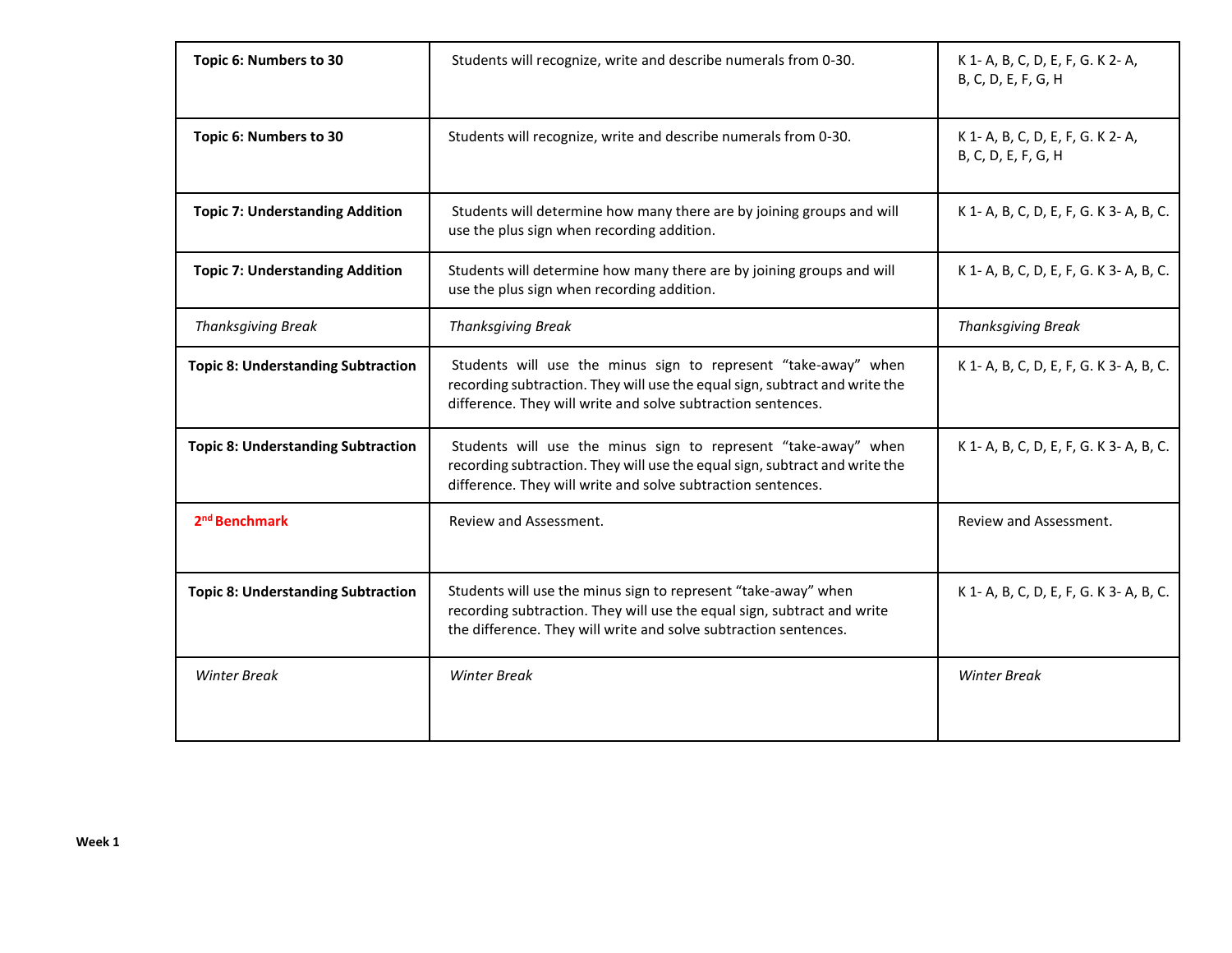| Week 2 |  |  |  |
|--------|--|--|--|
| Week 3 |  |  |  |
| Week 4 |  |  |  |
| Week 5 |  |  |  |
|        |  |  |  |
| Week 6 |  |  |  |
|        |  |  |  |
| Week 7 |  |  |  |
|        |  |  |  |
| Week 8 |  |  |  |
|        |  |  |  |

**Week 9** 

Everest Academy

**3rd Quarter (43 Days)**

**Scope & Sequence Grade: Kindergarten Subject: Math** 

**Week** 

Revised: May 2022

**Week 1 Week 2** 

2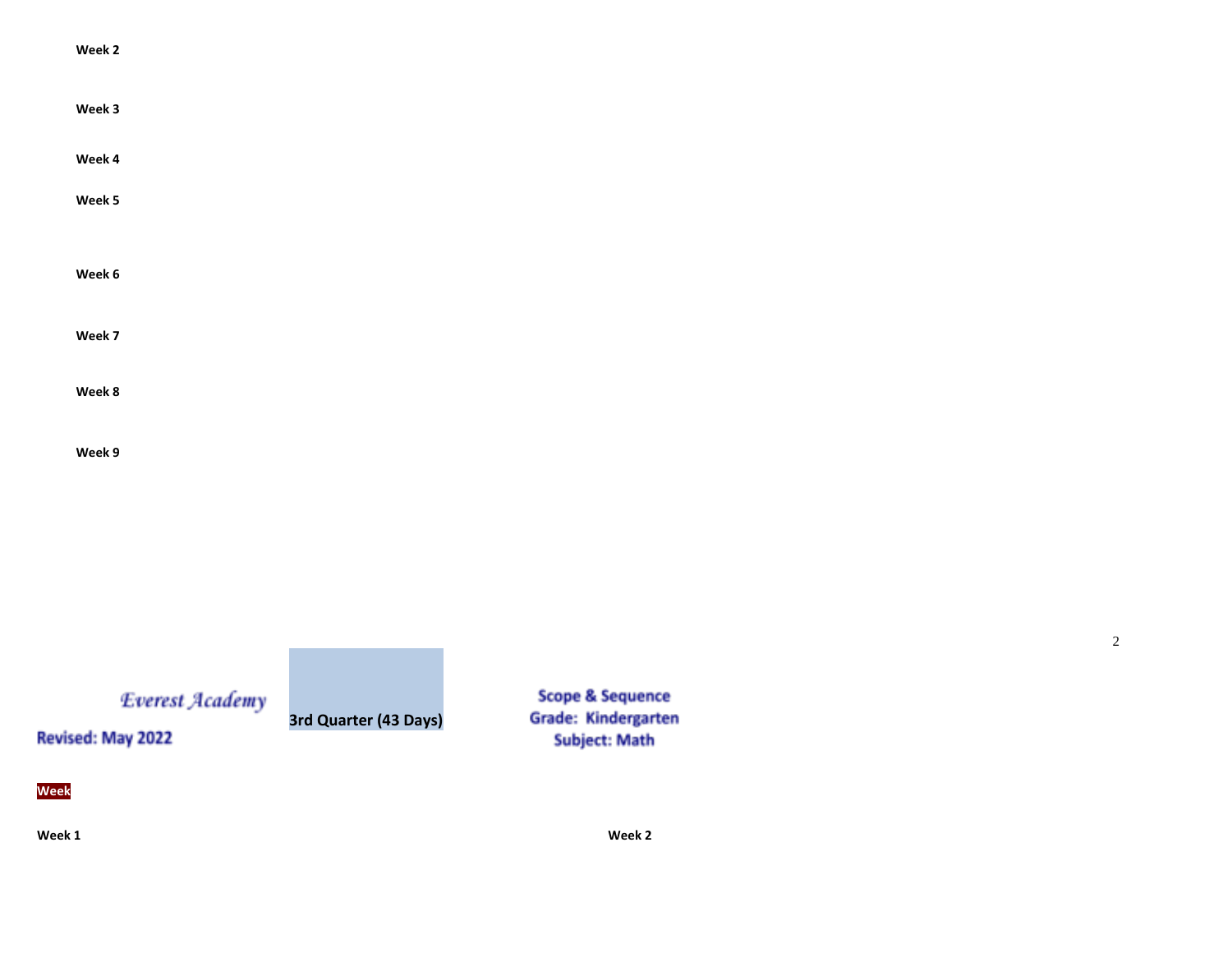| Week 3                                                                                                                                                                                                          | <b>Topic 10: More Addition and</b>  |                                                                           |  |
|-----------------------------------------------------------------------------------------------------------------------------------------------------------------------------------------------------------------|-------------------------------------|---------------------------------------------------------------------------|--|
| Week 4                                                                                                                                                                                                          | <b>Subtraction</b>                  | Students will model the action of jo                                      |  |
| Week 5                                                                                                                                                                                                          |                                     | of separation to represent subtractio                                     |  |
| Week 6                                                                                                                                                                                                          | <b>Topic 10: More Addition and</b>  | Students will model the action of jo                                      |  |
|                                                                                                                                                                                                                 | <b>Subtraction</b>                  | of separation to represent subtractio                                     |  |
| Week 7                                                                                                                                                                                                          |                                     | Topic 11: Counting to 100 Students will recognize, write and describe num |  |
| Week 8                                                                                                                                                                                                          |                                     |                                                                           |  |
| Week 9                                                                                                                                                                                                          |                                     | Topic 12: Two Dimensional Shapes Students will identify, describe and c   |  |
|                                                                                                                                                                                                                 |                                     | Topic 12: Two Dimensional Shapes Students will identify, describe and co  |  |
|                                                                                                                                                                                                                 | 3rd Benchmark Review and Assessment |                                                                           |  |
| <b>Unit/Lesson Learning Objectives</b>                                                                                                                                                                          |                                     | <b>Reporting Categories (TEKS SEs)</b>                                    |  |
| Review and Assessment Review and Assessment<br>Topic 9: Money Students will identify pennies, nickels and dimes; their value and grouping. Students will<br>recognize the value of a quarter, compare values of |                                     | A, B, C, D.                                                               |  |
| combinations of coins and solve problems using coins for a separation Break                                                                                                                                     |                                     |                                                                           |  |
| Topic 9: Money Students will identify pennies, nickels and dimes; their value and grouphng. Students will<br>recognize the value of a quarter, compare values of                                                |                                     | <del>K 1- A, B, C, D, E, F, G. K 4, K 9-</del><br>A, B, C, D.             |  |

| <b>Unit/Lesson Learning Objectives</b>                                                                                     | <b>Reporting Categories (TEKS SEs)</b>              |
|----------------------------------------------------------------------------------------------------------------------------|-----------------------------------------------------|
| Topic 13: Three Dimensional Shapes Students will identify, describe and compare three dimensional solids.                  | K 1- A, B, C, D, E, F, G. K 6- A, B,<br>C, D, E, F. |
| Topic 14: Measurement Students will compare containers by capacity, measure by nonstandard units and<br>compare by weight. | K 1- A, B, C, D, E, F, G. K 7- A, B.                |

**4th Quarter (46 Days)**

combinations of coins and solve problems using coins for purchasing.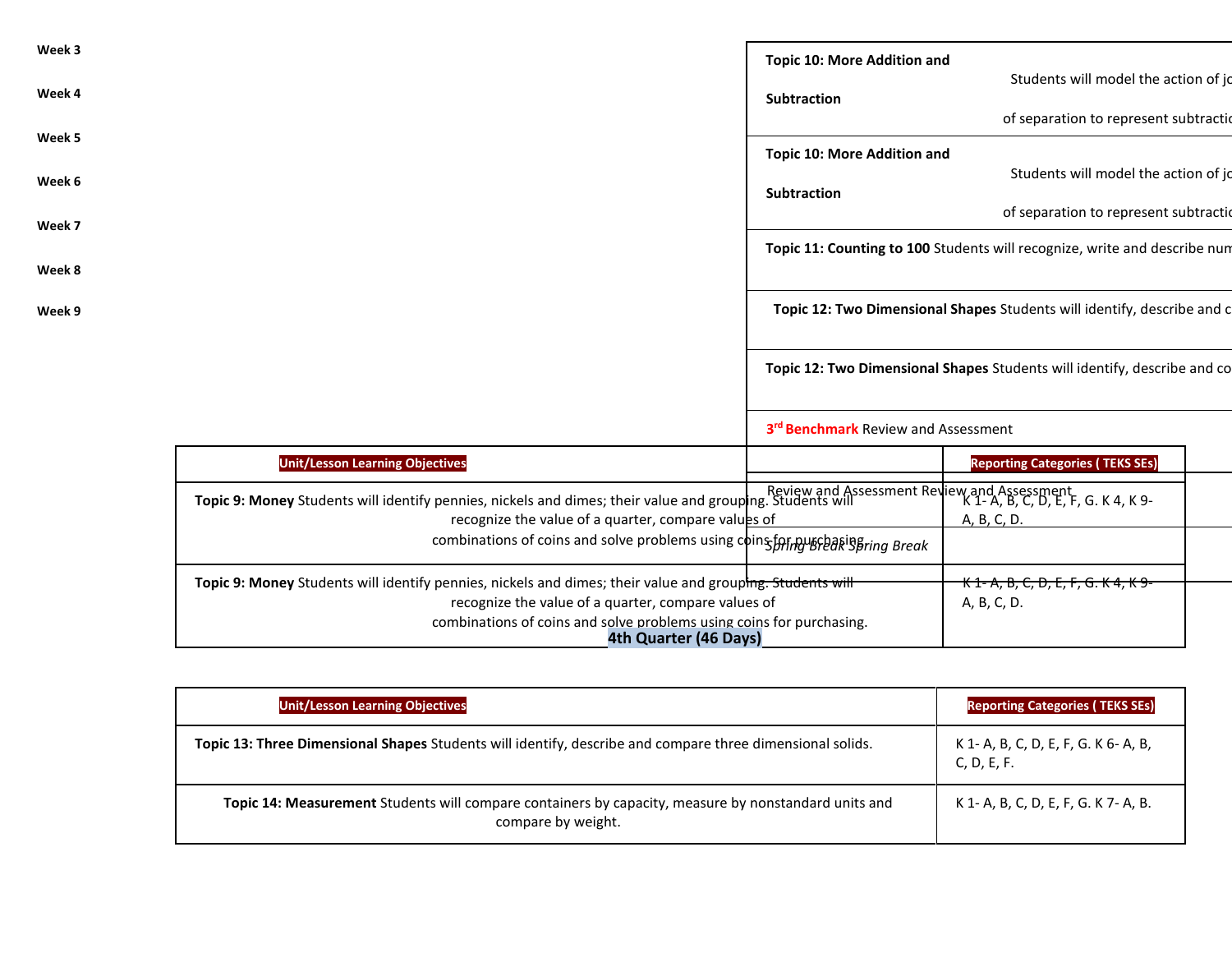**Week** 

**Week 1** 

**Week 2** 



Revised: May 2022

**Unit/Lesson Learning Objectives Reporting Categories ( TEKS SEs) Topic 14: Measurement** Students will compare containers by capacity, measure by nonstandard units and compare by weight. K 1- A, B, C, D, E, F, G. K 7- A, B. **Topic 15: Data** Students will use one- to- one correspondence, collect and organize data in a graph, make and read a real graph and picture graph. Students will organize data in a bar graph, solve problems by performing experiments. K 1- A, B, C, D, E, F, G. K 8- A, B, C. K 9- A, B, C, D. **Preparation for IOWA ITBS complete**  Preparation for IOWA ITBS complete Battery **Battery**  Preparation for IOWA ITBS complete Battery **IOWA/ ITBS Complete Battery KG-2** IOWA/ ITBS Complete Battery KG-2 **IOWA/ ITBS Complete Battery KG-**2 **Topic 15: Data** Students will use one- to- one correspondence, collect and organize data in a graph, make and read a real graph and picture graph. Students will organize data in a bar graph, solve problems by performing experiments. K 1- A, B, C, D, E, F, G. K 8- A, B, C. K 9- A, B, C, D. **Topic 16: Personal Financial Literacy** Student will identify income, differentiate between wants and need, apply mathematics to problem in everyday life, society and the workplace. K 1- A, B, C, D, E, F, G. **Final Benchmark** Review and Assessment **Review and Assessment** Review and Assessment Review and Assessment